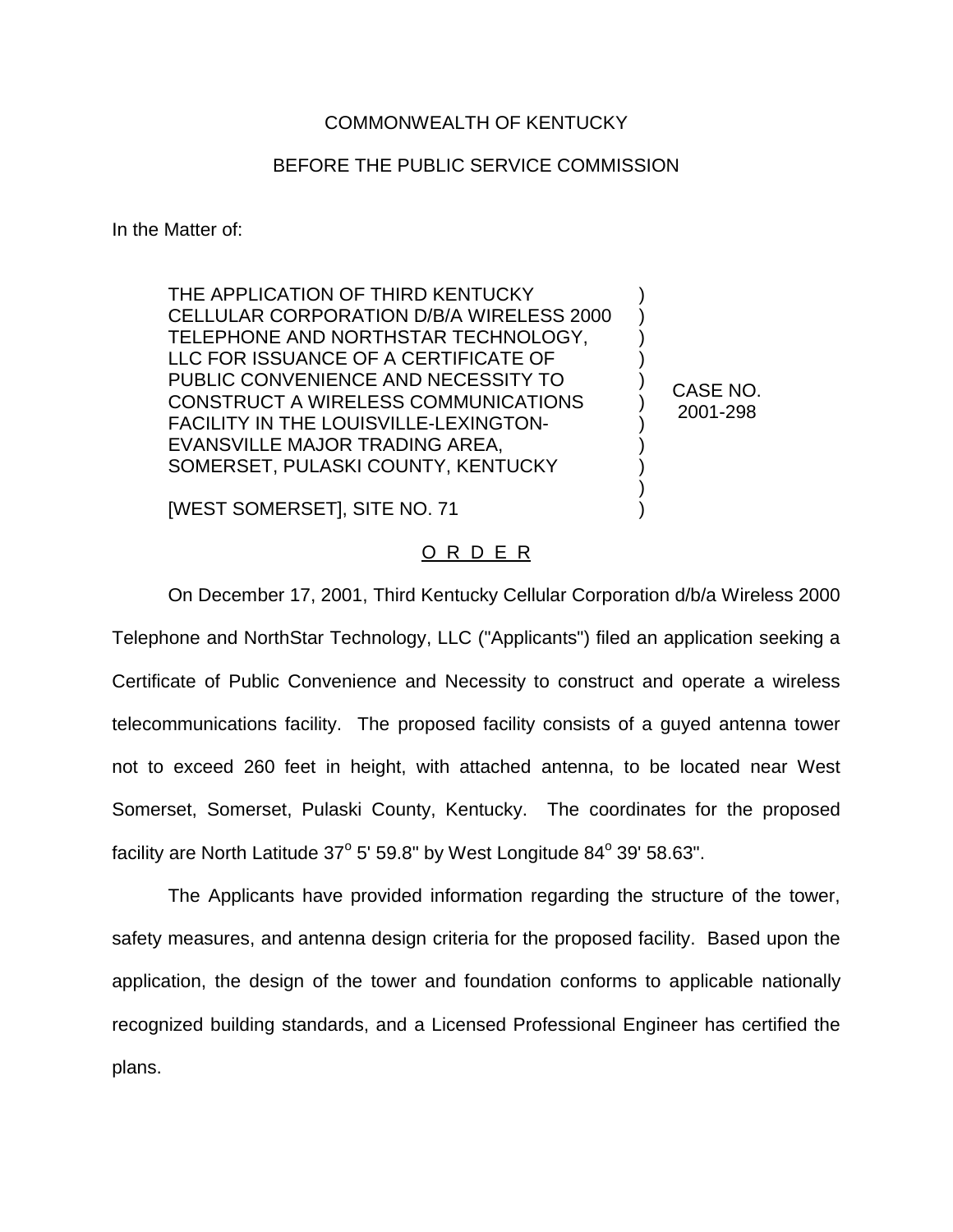Pursuant to 807 KAR 5:063, the Applicants have notified the County Judge/ Executive of the proposed construction. The Applicants have filed applications with the Federal Aviation Administration ("FAA") and the Kentucky Airport Zoning Commission ("KAZC") seeking approval for the construction and operation of the proposed facility. The FAA application has been approved, but the KAZC decision is still pending.

The Applicants have filed evidence of the appropriate notices provided pursuant to 807 KAR 5:063. The notices solicited any comments and informed the recipients of their right to request intervention. To date, no public comments have been filed with the Commission.

Pursuant to KRS 278.280, the Commission is required to determine proper practices to be observed when it finds, upon complaint or on its own motion, that the facilities of any utility subject to its jurisdiction are unreasonable, unsafe, improper, or insufficient. To assist the Commission in its efforts to comply with this mandate, the Applicants should notify the Commission if they do not use this antenna tower to provide service in the manner set out in their application and this Order. Upon receipt of such notice, the Commission may, on its own motion, institute proceedings to consider the proper practices, including removal of the unused antenna tower, which should be observed by the Applicants.

The Commission, having considered the evidence of record and being otherwise sufficiently advised, finds that the Applicants have demonstrated that a facility is necessary to provide adequate utility service and therefore a Certificate of Public Convenience and Necessity to construct the proposed facility should be granted.

-2-